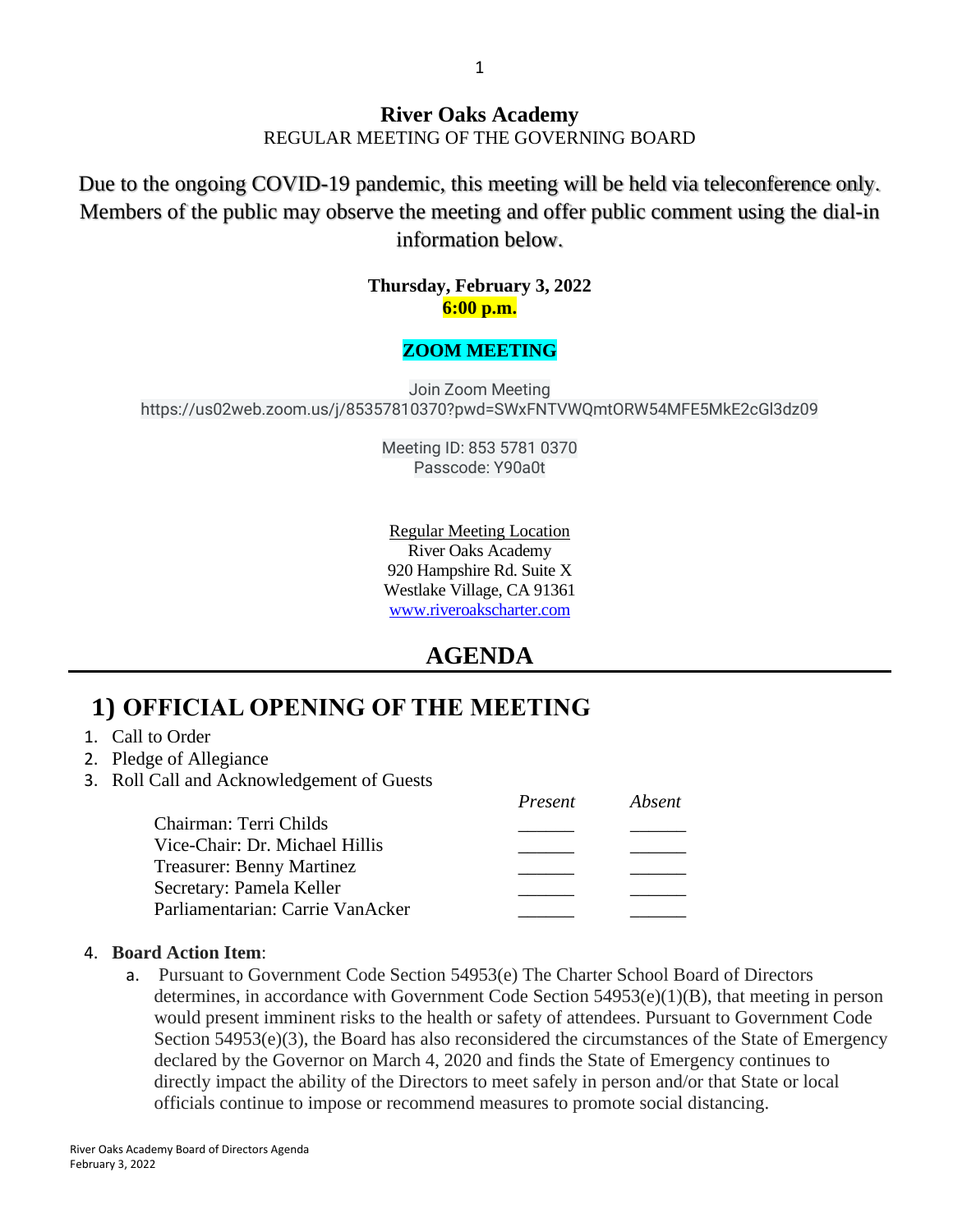*Motion to: Made by: Motion is:*

**Mission Statement** - *River Oaks Academy is founded on the belief that all children are born with the capacity for life-long learning. Our mission is to help children find, nurture and sustain the passion that will lead to self-motivated, fulfilling, lifelong achievement, careers and relationships. To this end, we offer a nontraditional, TK-12 personalized-learning, independent study program.* 

- 5. Emergency Additions to the Agenda
- 6. Approval of the Agenda for February 3, 2022 *Motion to: Made by: Motion is:*

### **2) ORGANIZATIONAL**

N/A

### **3) PUBLIC COMMENTS**

*Citizens who would like to address the Board on any item on the Agenda may do so now or when the President requests comments from the Public as the Board is considering the item. This portion of the Board meeting is set aside for members of the audience to make comments or raise issues that are not specifically on the agenda. These presentations, both during open and agendized topics, are limited to three (3) minutes per presentation and the total time allotted to non-agenda items will not exceed fifteen (15) minutes.*

### **4) INFORMATION AND DISCUSSION ITEMS**

*These items are presented to the Board for information only and are not subject to action at this meeting. These items may be added to a future meeting for action by the Board.*

- 1. Budget Committee Informational (2 min)
- 2. Parent Advisory Council (PAC) Informational (2 min)
- 3. Teacher's Report Informational (2 min)
- 4. Oxnard Report (2 min)
- 5. Student Report Informational (2 min)
- 6. Career Pathways Report Informational (2 min)
- 7. High School Guidance Counselor Informational (2 min)

### **5) REPORTS**

- 1. Board Chairperson's Report
- 2. Individual Board Member Report
- 3. Director's Report

River Oaks Academy Board of Directors Agenda February 3, 2022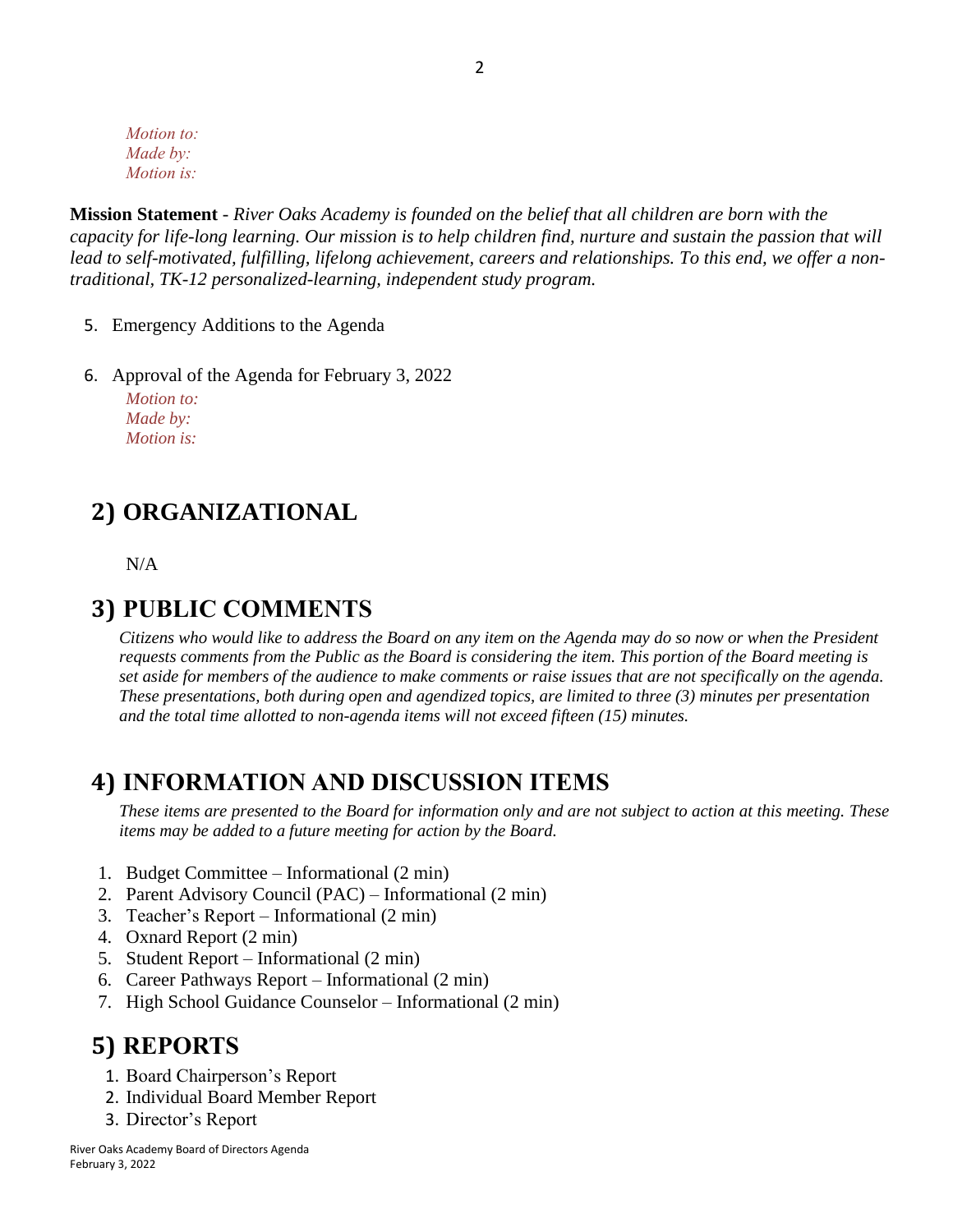### 4. BSA Report

- 5. VCOE Report
- 6. Annual UPDATE to the 2021–22 LCAP Report and Presentation
	- a. Annual Update to the 2021–22 LCAP and Budget Overview for Parents California's 2021–22 Budget Act, the federal American Rescue Plan Act of 2021, and other state and federal relief acts have provided local educational agencies (LEAs) with a significant increase in funding to support students, teachers, staff, and their communities in recovering from the COVID-19 pandemic and to address the impacts of distance learning on students. Section 124(e) of Assembly Bill 130 requires LEAs to present an update on the Annual Update to the 2021–22 LCAP and Budget Overview for Parents on or before February 28, 2022, at a regularly scheduled meeting of the governing board or body of the LEA. At this meeting, the LEA must include all of the following:
		- i. The Supplement to the Annual Update for the 2021–22 LCAP (2021–22 Supplement);
		- ii. All available mid-year outcome data related to metrics identified in the 2021–22 LCAP; and
		- iii. Mid-year expenditure and implementation data on all actions identified in the 2021–22 LCAP.

The 2021–22 Supplement is considered part of the 2022–23 LCAP for the purposes of adoption, review, and approval, and must be included with the LCAP as follows:

 The 2022–23 Budget Overview for Parents The 2021–22 Supplement The 2022–23 LCAP The Action Tables for the 2022–23 LCAP The Instructions for the LCAP Template

As such, the 2021–22 Supplement will be submitted for review and approval as part of the LEA's 2022–23 LCAP.

## **6) CONSENT AGENDA ITEMS**

*Actions proposed for the Consent Agenda are items consistent with adopted policies and approved practices of River Oaks Academy and are deemed routine in nature. The Board will be asked to approve all of the Consent Agenda items by a single vote unless any member of the Board or the Public asks that an item be removed from the Consent Agenda and considered and discussed separately.*

- 1. Consideration to approve the January 13, 2022 Minutes
- 2. Consideration to approve the ROA Financial Statement
- 3. Consideration to approve the ROA Board Report of Purchase Orders
- 4. Consideration to approve the ROA Board Report of Commercial Checks

*Public Comments: Motion to: Made by: Motion is:*

# **7) ACTION ITEMS**

#### 1. Review, Discussion, and Approval of the renewal for BrainPop, not to exceed \$2,600.00

a. BrainPop is one of our online resources for our families. This is a 12 months license.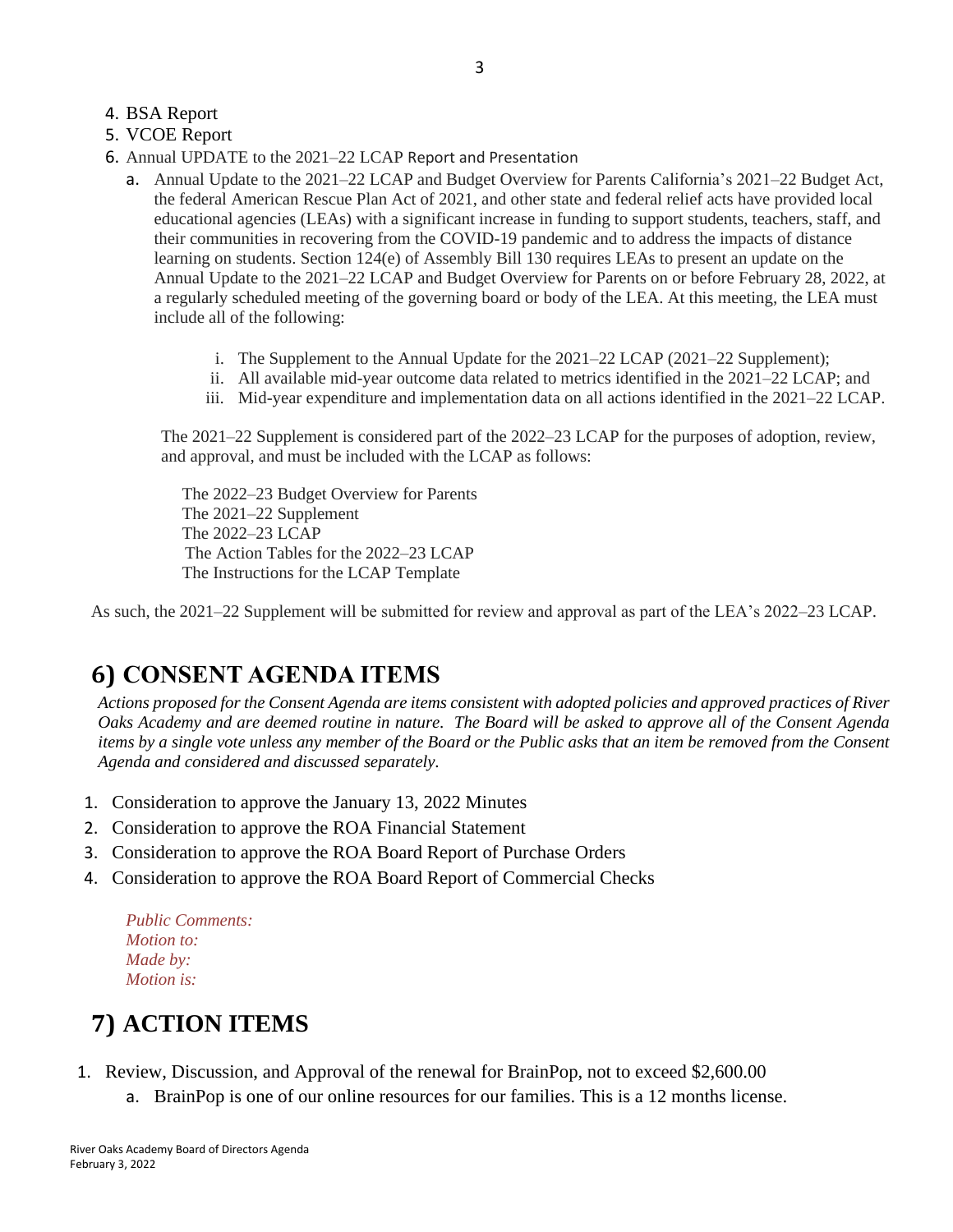*Public Comments: Motion to: Made by: Motion is:*

- 2. Review, Discussion, and Approval of the ROA Summer ACA Day program calendar Track C.
	- a. In order to offer the summer ACA day program for our current ROA students, we need to adopt a separate Track for the School Information System (School Pathways) to be able to record all academic work for those students without claiming any ADA.

*Public Comments: Motion to: Made by: Motion is:*

- 3. Review, Discussion, and Approval of the Curriculum Associates quote for Phonics for Reading; not to exceed \$550.00.
	- a. We need to replenish these reading materials which are widely used by our students.

*Public Comments: Motion to: Made by: Motion is:*

- 4. Review, Discussion, and Approval of the following stipends:
	- a. Kathy Jackson; for teaching and continuous improvement of the CCS course; not to exceed \$2,000.00
	- b. Michal Rosenblum; for teaching and continuous improvement of the CCS course; not to exceed \$2,000.00
	- c. Leslie Maple; for coordinating all the assessments, including local assessments and CAASPP/CAA/CAST; not to exceed \$5,000.00
	- d. Leslie Maple; for additional weekly new teacher mentoring, training and support in additional areas, such as Pathways, Coaching Teacher procedures; record reviews to be audit ready; not to exceed: \$5,000.00

*Public Comments: Motion to: Made by: Motion is:*

- 5. Review, Discussion, and Approval of quote from Imagine Learning for 10 more eDynamic Electives licenses; not to exceed \$990.00
	- a. We use these licenses for our high school students who choose to take an elective online.

*Public Comments:*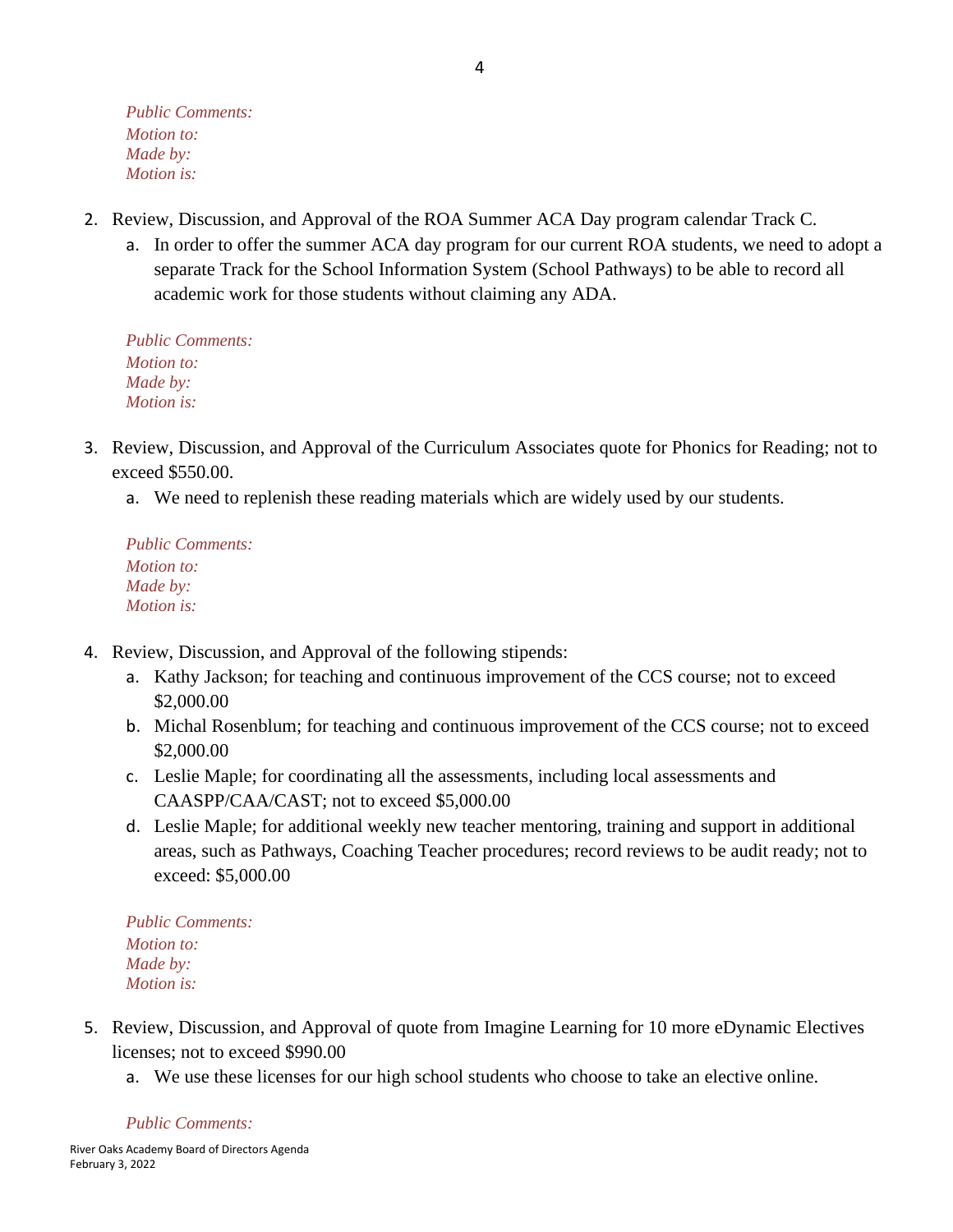*Motion to: Made by: Motion is:*

- 6. Review, Discussion, and Approval of the reviewed ROA Comprehensive School Safety Plan, meeting all the Section of California Education Code 32280-32289.
	- *a.* Effective January 1, 2019, the School Safety Plan Bill became law (AB1747). This bill requires that during the writing and development of the comprehensive school safety plan, the school consult with a fire department and other first responder entities in addition to currently required entities. Any updates made to the plan need to be shared with the law enforcement agency, the fire department and other first responder entities. This plan has to be reviewed annually and approved with any changes, if necessary, by the board March 1.

*Public Comments: Motion to: Made by: Motion is:*

- 7. Review, Discussion, and Approval of quote from Enrollhand School and Nonprofit Growth Experts; not to exceed \$1,250 per month/per site for a total of \$12,500.00
	- a. The ad budget for Facebook and Instagram will include:
		- Extensive research of the prospective parent audience (incl. national and local prospective parent surveys)
		- Extensive research of your school and the competitive schools
		- The creation of a unique social media marketing plan for the school
		- Different types of ads (video ads, slideshow ads, static image ads, ebook ads, and infographic ads)
		- Targeted themes for each campaign that resonate with the specific parent segments in the area
		- Full optimization of the ads, including A/B testing
		- A report generated every week so you can monitor how the campaign and our work is going
		- The inquiry follow up process which is a basic follow up/scheduling process

*Public Comments: Motion to: Made by: Motion is:*

### **8. CLOSED SESSION**

During this meeting the Board may adjourn to Closed Session to review and consider the topics below:

None

# **9. OPEN SESSION ACTION ITEMS**

#### *Public Comments:*